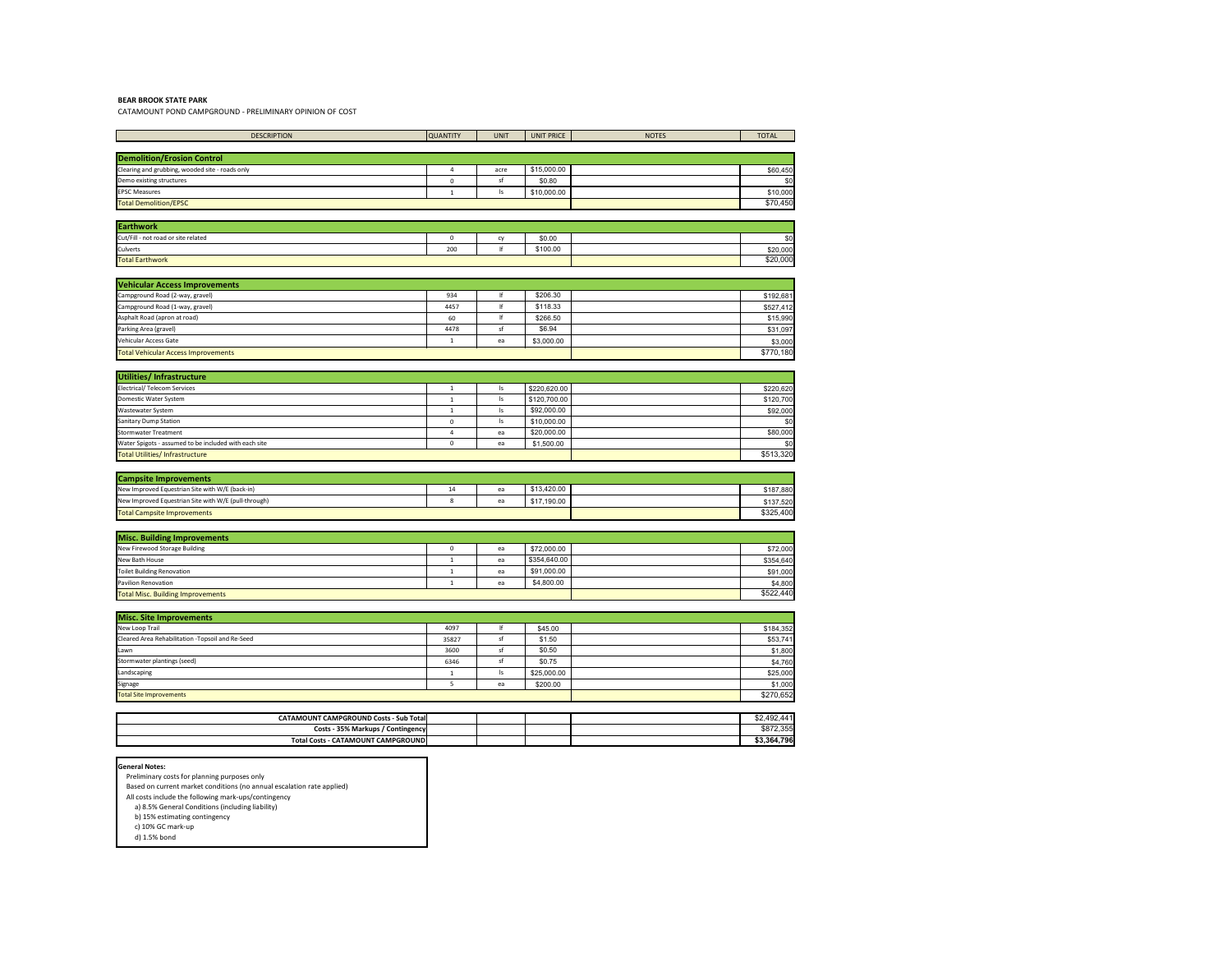## CAMPSITE TYPOLOGY COMPONENTS COST BREAKDOWN

| <b>DESCRIPTION</b>           | <b>QUANTITY</b> | <b>UNIT</b> | UNIT PRICE | <b>NOTES</b> | <b>TOTAL</b> |
|------------------------------|-----------------|-------------|------------|--------------|--------------|
|                              |                 |             |            |              |              |
| <b>Standard Site</b>         |                 |             |            |              |              |
| <b>Fire Ring</b>             |                 | ea          | \$500.00   |              | \$500        |
| Picnic Table                 |                 | ea          | \$800.00   |              | \$800        |
| <b>Site Grading</b>          | 2000            | st          | \$0.75     |              | \$1,500      |
| <b>Clearing and Grubbing</b> | 2000            |             | \$0.75     |              | \$1,500      |
| <b>Site Marker</b>           |                 | ea          | \$200.00   |              | \$200        |
| <b>Total Standard Site</b>   |                 |             |            |              | \$4,500      |
|                              |                 |             |            |              |              |

| <b>Standard Site with Platform</b>       |      |    |            |  |         |
|------------------------------------------|------|----|------------|--|---------|
| <b>Fire Ring</b>                         |      | ea | \$500.00   |  | \$500   |
| Picnic Table                             |      | ea | \$800.00   |  | \$800   |
| <b>Site Grading</b>                      | 2000 |    | \$0.75     |  | \$1,500 |
| <b>Clearing and Grubbing</b>             | 2000 |    | \$0.75     |  | \$1,500 |
| <b>Site Marker</b>                       |      | ea | \$200.00   |  | \$200   |
| Platform                                 |      | ea | \$3,000.00 |  | \$3,000 |
| <b>Total Standard Site with Platform</b> |      |    |            |  | \$7,500 |

| <b>Standard Site (Remote)</b>       |     |    |          |  |         |
|-------------------------------------|-----|----|----------|--|---------|
| <b>Fire Ring</b>                    |     | ea | \$500.00 |  | \$500   |
| Picnic Table                        |     | ea | \$800.00 |  | \$800   |
| <b>Site Grading</b>                 | 900 |    | \$0.75   |  | \$675   |
| <b>Clearing and Grubbing</b>        | 900 |    | \$0.75   |  | \$675   |
| <b>Site Marker</b>                  |     | ea | \$200.00 |  | \$200   |
| <b>Total Standard Site (Remote)</b> |     |    |          |  | \$2,850 |

| <b>Group Site</b>            |      |    |            |         |
|------------------------------|------|----|------------|---------|
| <b>Fire Ring</b>             |      | ea | \$500.00   | \$500   |
| Picnic Table                 |      | ea | \$800.00   | \$800   |
| <b>Site Grading</b>          | 3500 |    | \$0.75     | \$2,625 |
| <b>Clearing and Grubbing</b> | 3500 |    | \$0.75     | \$2,625 |
| <b>Site Marker</b>           |      | ea | \$200.00   | \$200   |
| Platform                     |      | ea | \$3,000.00 | \$3,000 |
| <b>Total Group Site</b>      |      |    |            | \$9,750 |

| <b>Shelter Site (Single)</b>       |          |    |             |          |
|------------------------------------|----------|----|-------------|----------|
| <b>Fire Ring</b>                   |          | ea | \$500.00    | \$500    |
| Picnic Table                       |          | ea | \$800.00    | \$800    |
| <b>Site Grading</b>                | 2000     |    | \$0.75      | \$1,500  |
| <b>Clearing and Grubbing</b>       | 2000     |    | \$0.75      | \$1,500  |
| <b>Site Marker</b>                 |          | ea | \$200.00    | \$200    |
| Shelter                            |          | ea | \$38,400.00 | \$38,400 |
| <b>Total Shelter Site (Single)</b> | \$42,900 |    |             |          |

| <b>Shelter Site (Double)</b> |      |    |             |  |          |
|------------------------------|------|----|-------------|--|----------|
| <b>Fire Ring</b>             |      | ea | \$500.00    |  | \$500    |
| Picnic Table                 |      | ea | \$800.00    |  | \$800    |
| <b>Site Grading</b>          | 3500 |    | \$0.75      |  | \$2,625  |
| <b>Clearing and Grubbing</b> | 3500 | st | \$0.75      |  | \$2,625  |
| Site Marker                  |      | ea | \$200.00    |  | \$200    |
| Shelter                      |      | ea | \$38,400.00 |  | \$76,800 |
| Total Shelter Site (Double)  |      |    |             |  | \$83,550 |

| <b>Cabin</b>                 |          |    |             |          |         |
|------------------------------|----------|----|-------------|----------|---------|
| <b>Fire Ring</b>             |          | ea | \$500.00    |          | \$500   |
| Picnic Table                 |          | ea | \$800.00    |          | \$800   |
| <b>Site Grading</b>          | 2000     |    | \$0.75      |          | \$1,500 |
| <b>Clearing and Grubbing</b> | 2000     | S. | \$0.75      |          | \$1,500 |
| <b>Site Marker</b>           |          | ea | \$200.00    |          | \$200   |
| Cabin                        |          | ea | \$92,050.00 | \$92,050 |         |
| <b>Electricity Hookups</b>   |          | ea | \$2,500.00  |          | \$2,500 |
| <b>Total Cabin</b>           | \$99,050 |    |             |          |         |

| <b>Improved Site with Water and Electricty</b> |      |    |            |  |         |
|------------------------------------------------|------|----|------------|--|---------|
| <b>Fire Ring</b>                               |      | ea | \$500.00   |  | \$500   |
| <b>Picnic Table</b>                            |      | ea | \$800.00   |  | \$800   |
| <b>Site Grading</b>                            | 2400 |    | \$0.75     |  | \$1,800 |
| <b>Clearing and Grubbing</b>                   | 2400 |    | \$0.75     |  | \$1,800 |
| <b>Site Marker</b>                             |      | ea | \$200.00   |  | \$200   |
| <b>Electricity Hookups</b>                     |      | ea | \$2,500.00 |  | \$2,500 |
| Water Hookups                                  |      | ea | \$1,500.00 |  | \$1,500 |
| Total Improved Site w/e                        |      |    |            |  | \$9,100 |

| <b>Premium Site with W/S/E (pull-through)</b> |          |    |            |         |
|-----------------------------------------------|----------|----|------------|---------|
| Fire Ring                                     |          | ea | \$500.00   | \$500   |
| Picnic Table                                  |          | ea | \$800.00   | \$800   |
| <b>Site Grading</b>                           | 2850     |    | \$0.75     | \$2,138 |
| <b>Clearing and Grubbing</b>                  | 2850     |    | \$0.75     | \$2,138 |
| <b>Gravel Surface</b>                         | 90       |    | \$35.00    | \$3,150 |
| <b>Site Marker</b>                            |          | ea | \$200.00   | \$200   |
| <b>Electricity Hookups</b>                    |          | ea | \$2,500.00 | \$2,500 |
| <b>Water/Sewer Hookups</b>                    |          | ea | \$2,500.00 | \$2,500 |
| Total Premium w/s/e (pull-through)            | \$13,925 |    |            |         |

| <b>Premium Site with W/S/E (back-in)</b> |          |     |            |         |
|------------------------------------------|----------|-----|------------|---------|
| <b>Fire Ring</b>                         |          | ea  | \$500.00   | \$500   |
| <b>Picnic Table</b>                      |          | ea  | \$800.00   | \$800   |
| <b>Site Grading</b>                      | 2850     | .st | \$0.75     | \$2,138 |
| <b>Clearing and Grubbing</b>             | 2850     | -st | \$0.75     | \$2,138 |
| <b>Gravel Surface</b>                    | 60       |     | \$35.00    | \$2,100 |
| Site Marker                              |          | ea  | \$200.00   | \$200   |
| <b>Electricity Hookups</b>               |          | ea  | \$2,500.00 | \$2,500 |
| Water/Sewer Hookups                      |          | ea  | \$2,500.00 | \$2,500 |
| Total Premium w/s/e (back-in)            | \$12,875 |     |            |         |

| <b>Shelter Site (walk-in)</b>      |          |    |             |          |
|------------------------------------|----------|----|-------------|----------|
| <b>Fire Ring</b>                   |          | ea | \$500.00    | \$500    |
| Picnic Table                       |          | ea | \$800.00    | \$800    |
| <b>Site Grading</b>                | 900      |    | \$0.75      | \$675    |
| <b>Clearing and Grubbing</b>       | 900      |    | \$0.75      | \$675    |
| <b>Site Marker</b>                 |          | ea | \$200.00    | \$200    |
| Shelter                            |          | ea | \$38,400.00 | \$38,400 |
| <b>Total Shelter Site (Double)</b> | \$41,250 |    |             |          |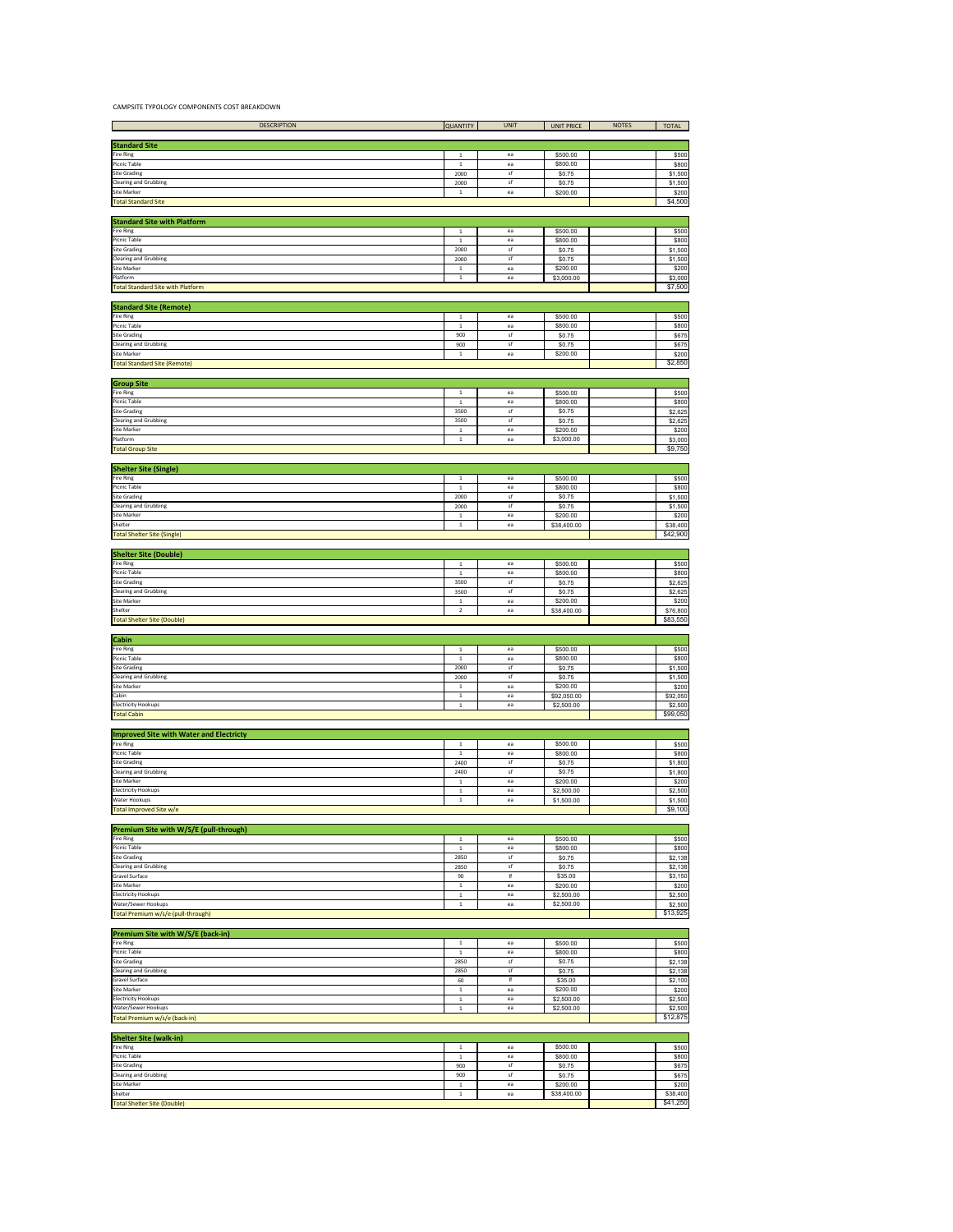| Improved Equestrian Site with W/E (back-in) |      |          |            |  |         |  |  |  |  |
|---------------------------------------------|------|----------|------------|--|---------|--|--|--|--|
| <b>Fire Ring</b>                            |      | ea       | \$500.00   |  | \$500   |  |  |  |  |
| Picnic Table                                |      | ea       | \$800.00   |  | \$800   |  |  |  |  |
| <b>Site Grading</b>                         | 3500 | sf       | \$0.25     |  | \$875   |  |  |  |  |
| <b>Clearing and Grubbing</b>                | 3500 | st       | \$0.75     |  | \$2,625 |  |  |  |  |
| <b>Gravel Surface</b>                       | 60   |          | \$35.00    |  | \$2,100 |  |  |  |  |
| <b>Site Marker</b>                          |      | ea       | \$200.00   |  | \$200   |  |  |  |  |
| <b>Horse Corral</b>                         |      | ea       | \$1,320.00 |  | \$1,320 |  |  |  |  |
| <b>Electricity Hookups</b>                  |      | ea       | \$2,500.00 |  | \$2,500 |  |  |  |  |
| Water Hookups                               |      | ea       | \$2,500.00 |  | \$2,500 |  |  |  |  |
| Total Premium w/s/e (back-in)               |      | \$13,420 |            |  |         |  |  |  |  |

reduced grading cost - easy flat site

| Improved Equestrian Site with W/E (pull-through) |          |    |            |         |
|--------------------------------------------------|----------|----|------------|---------|
| Fire Ring                                        |          | ea | \$500.00   | \$500   |
| Picnic Table                                     |          | ea | \$800.00   | \$800   |
| <b>Site Grading</b>                              | 4900     |    | \$0.25     | \$1,225 |
| <b>Clearing and Grubbing</b>                     | 4900     |    | \$0.75     | \$3,675 |
| <b>Gravel Surface</b>                            | 90       |    | \$35.00    | \$3,150 |
| <b>Site Marker</b>                               |          | ea | \$200.00   | \$200   |
| <b>Horse Corral</b>                              |          | ea | \$2,640.00 | \$2,640 |
| Electricity Hookups                              |          | ea | \$2,500.00 | \$2,500 |
| Water Hookups                                    |          | ea | \$2,500.00 | \$2,500 |
| Total Premium w/s/e (back-in)                    | \$17,190 |    |            |         |